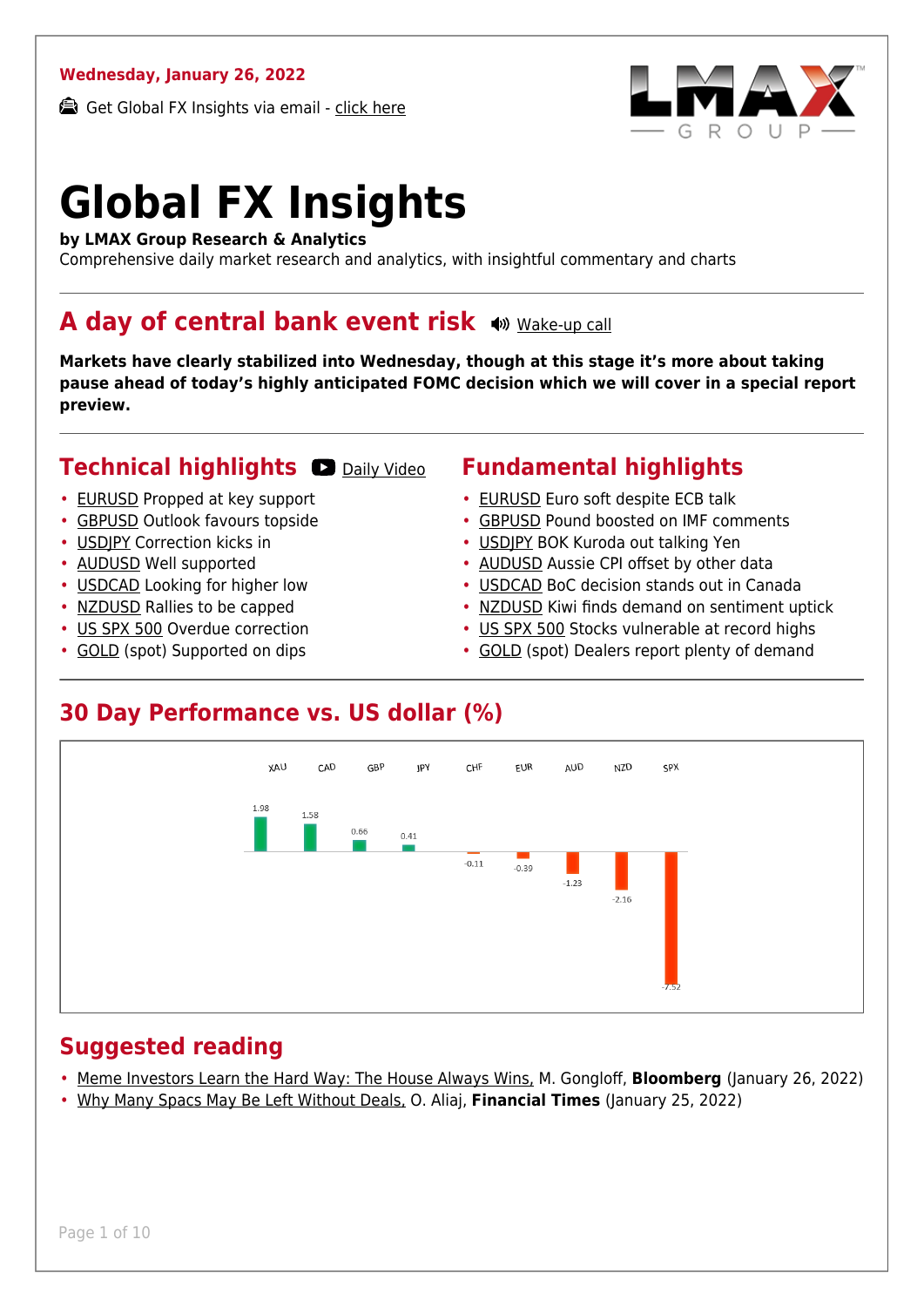#### <span id="page-1-0"></span>**EURUSD – technical overview**

**Setbacks have extended to retest the critical** 61.8% fib retrace off the 2020 low to 2021 high move. Technical studies are now turning up from extended territory on the weekly chart, warning of the need for an additional corrective bounce ahead. Look for the market to hold up on a weekly close basis above the 61.8% fib retrace around 1.1275. Weekly close back above 1.1500 strengthens outlook. Weekly close below 1.1275 negates.



- **R1 1.1369**  20 January high Medium
- **S1 1.1263**  25 January low Medium
- **S2 1.1222**  15 December low Strong

### <span id="page-1-1"></span>**EURUSD – fundamental overview**

**There wasn't a whole lot that could reconcile** Euro weakness on Tuesday other than broad based US Dollar demand. ECB officials talked about higher inflation and responding to it, Spain produce prices increased by the most since 2000, and German Ifo reads were solid. Key standouts on today's calendar include central bank decisions from the Bank of Canada and Federal Reserve.

## **EURUSD - Technical charts in detail**

#### [Watch now](https://youtu.be/P29foKX1IDw)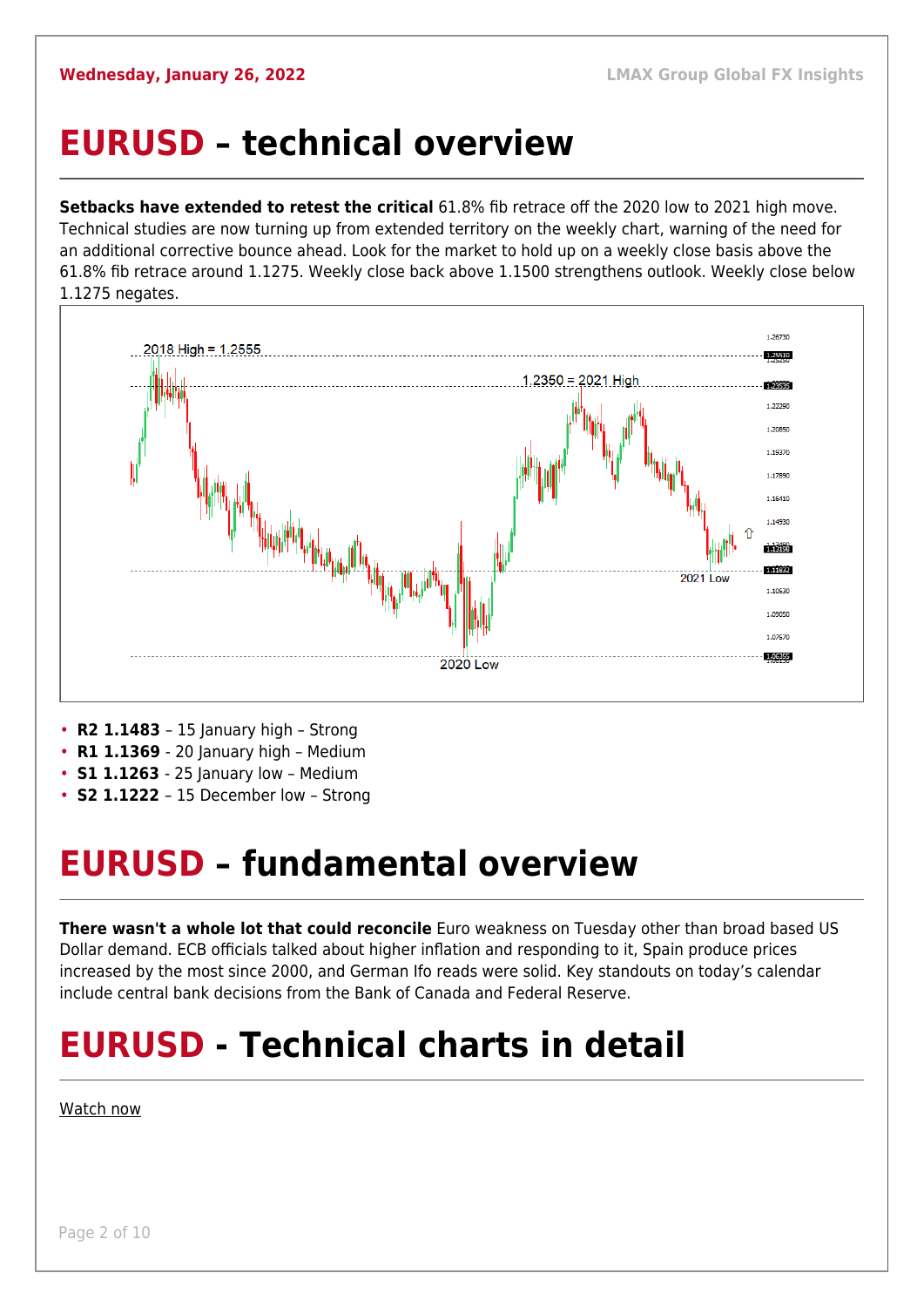#### <span id="page-2-0"></span>**GBPUSD – technical overview**

**The market is in a correction phase** in the aftermath of the run to fresh multi-month highs in 2021. At this stage, additional setbacks should be limited to the 1.3000 area ahead of the next major upside extension towards a retest and break of critical resistance in the form of the 2018 high. Back above 1.3835 takes pressure off the downside.



- **R2 1.3663**  20 January high Strong
- **R1 1.3603**  21 January high Medium
- **S1 1.3436**  25 January low Medium
- **S2 1.3400**  Figure Strong

## <span id="page-2-1"></span>**GBPUSD – fundamental overview**

**The Pound recovered out from a three week low** helped along by IMF comments that it saw the UK outpacing all other G7 peers when it came to 2022 growth outlooks. Key standouts on today's calendar include central bank decisions from the Bank of Canada and Federal Reserve. [Watch now](https://youtu.be/us4VlHNnfwY)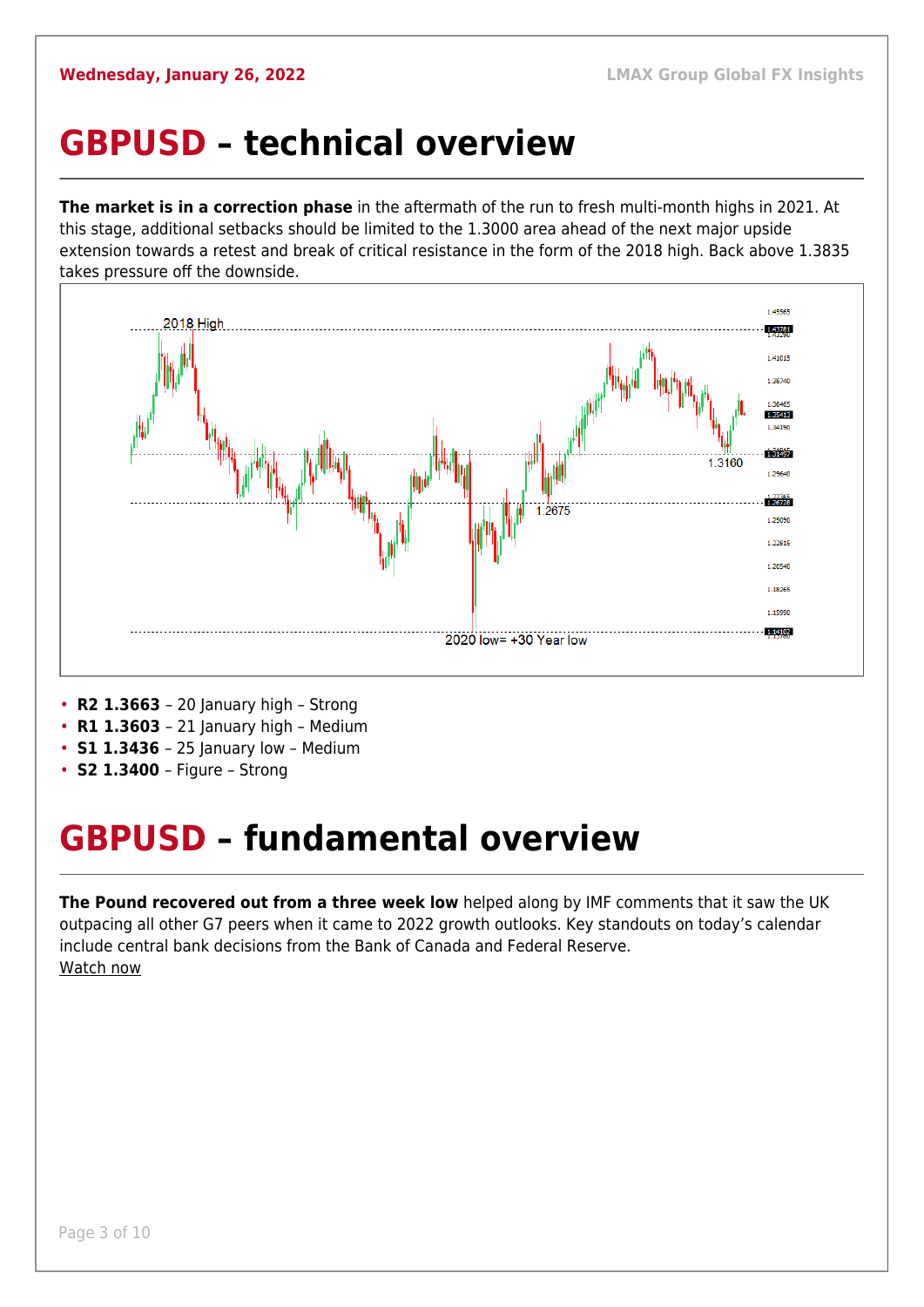## <span id="page-3-0"></span>**USDJPY – technical overview**

**The longer-term trend** is bearish despite the recent run higher. Look for additional upside to be limited, with scope for a topside failure and bearish resumption back down towards the 100.00 area. It would take a clear break back above 116.00 to negate the outlook.



- **R2 115.48**  12 January high Strong
- **R1 115.06** 18 January high Medium
- **S1 113.14**  17 December low Medium
- **S2 112.53**  30 November low Strong

## <span id="page-3-1"></span>**USDJPY – fundamental overview**

**A recent round of intense risk off flow in US equities** has mostly contributed to the latest wave of Yen demand. On Tuesday, BoJ Governor Kuroda said a 'moderate decline' for the JPY was 'positive for the economy.' and the CB 'must keep up current monetary easing.' Key standouts on today's calendar include central bank decisions from the Bank of Canada and Federal Reserve. [Watch now](https://youtu.be/mXHJx51NYz4)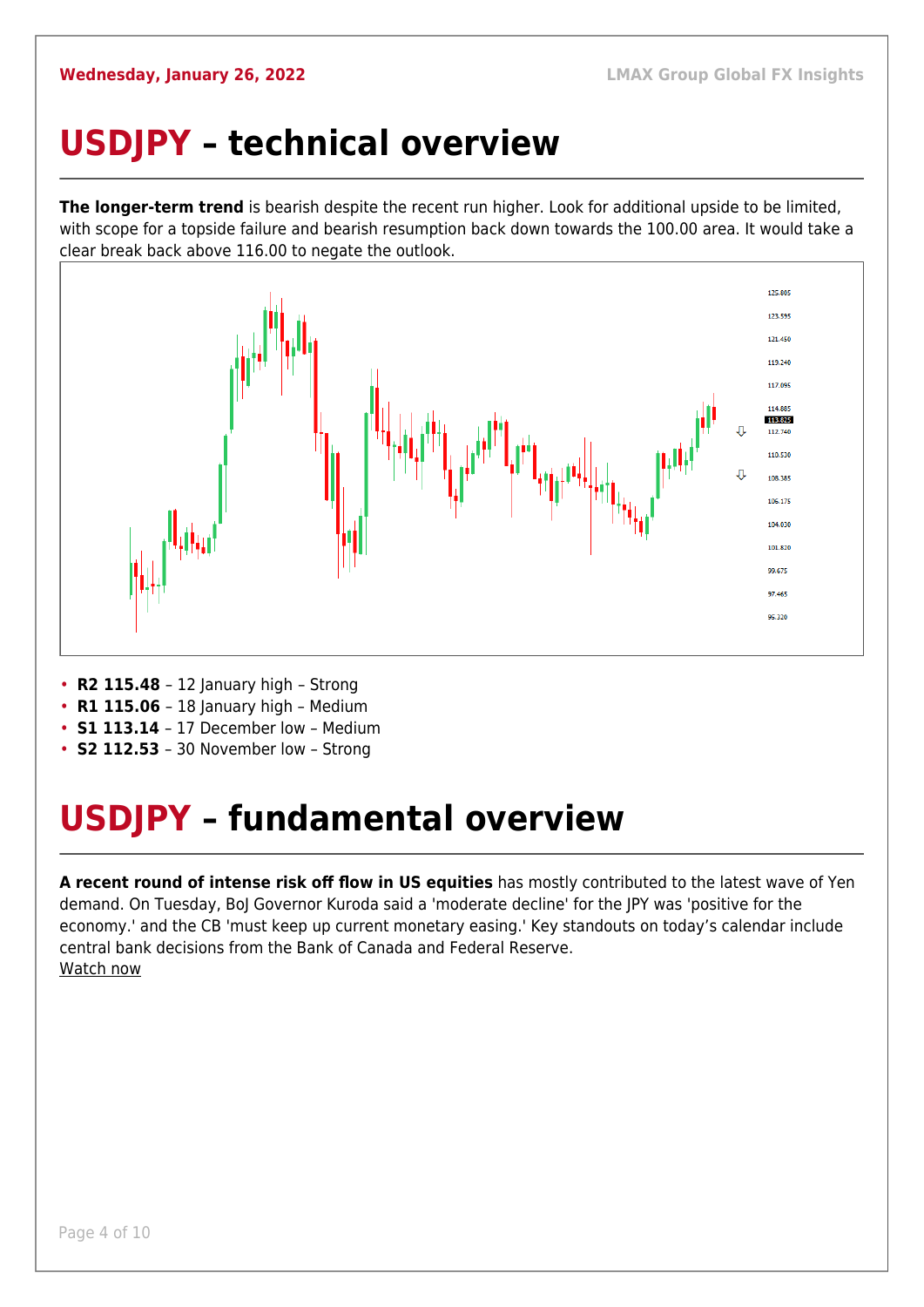#### <span id="page-4-0"></span>**AUDUSD – technical overview**

**The Australian Dollar has been in the process** of a healthy correction following the impressive run towards a retest of the 2018 high in 2021. At this stage, the correction is starting to look stretched and setbacks should be well supported above 0.7000 on a weekly close basis. A weekly close below 0.7000 will force a bearish shift.



- **R2 0.7315**  13 January high Strong
- **R1 0.7277**  20 January high Medium
- **S1 0.7100** Figure Medium
- **S2 0.7083**  20 December low Strong

## <span id="page-4-1"></span>**AUDUSD – fundamental overview**

**Wednesday Aussie data was offsetting**, with inflation coming in hot but business confidence declining. Ultimately, Aussie was supported on the minor rebound in US equities and global sentiment. Key standouts on today's calendar include central bank decisions from the Bank of Canada and Federal Reserve.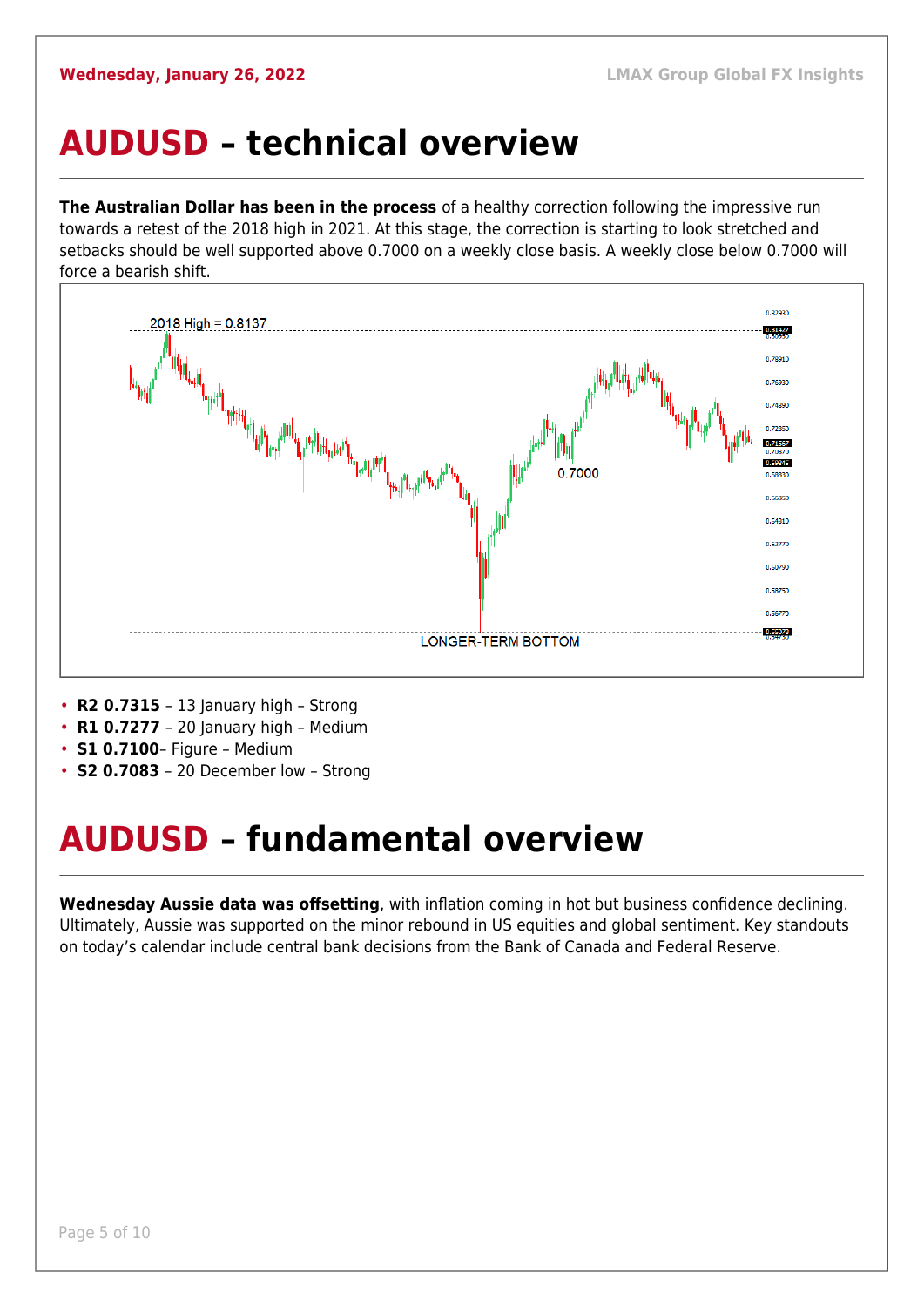#### <span id="page-5-0"></span>**USDCAD – technical overview**

**Finally signs of a major bottom in the works** after a severe decline from the 2020 high. A recent weekly close back above 1.2500 encourages the constructive outlook and opens the door for a push back towards next critical resistance in the 1.3000 area. Any setbacks should be well supported into the 1.2200s.



- **R2 1.2814**  6 January high Strong
- **R1 1.2702**  24 January high Medium
- **S1 1.2450** 19 January low- Strong
- **S2 1.2400** Figure Medium

### <span id="page-5-1"></span>**USDCAD – fundamental overview**

**A recent Canada retail sales miss and ongoing downside pressure** in US equities have been behind the latest wave of weakness in the Canadian Dollar. Market participants have become less certain about today's BoC rate hike. Key standouts on today's calendar include central bank decisions from the Bank of Canada and Federal Reserve.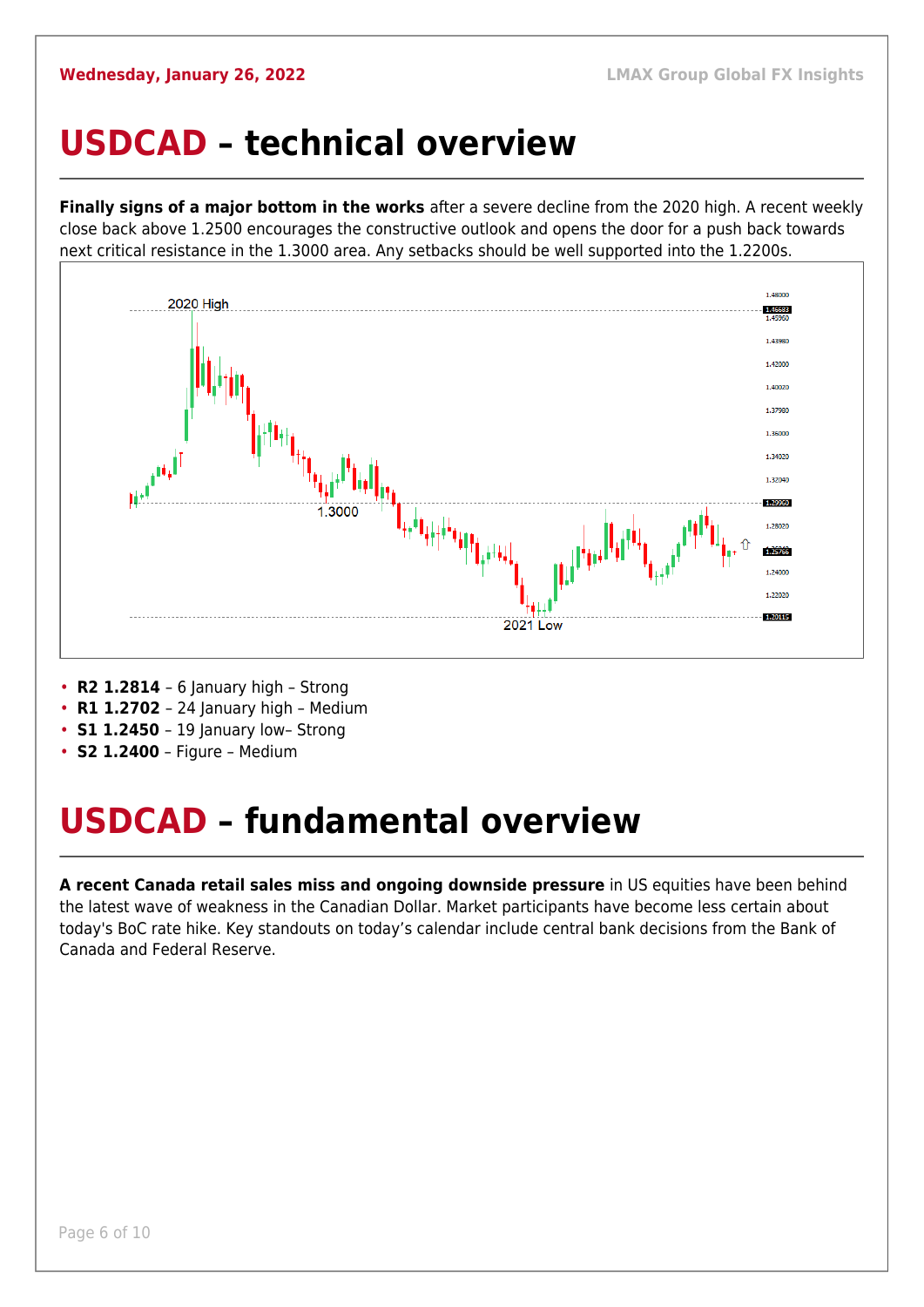#### <span id="page-6-0"></span>**NZDUSD – technical overview**



**The market has entered a period of intense correction** after running up to a yearly and multi-month high. Back below 0.6500 would suggest a more significant bearish structural shift.

- **R2 0.6891**  13 January high Strong
- **R1 0.6812**  19 January high Medium
- **S1 0.6660**  25 January/**Multi-month low** Strong
- **S2 0.6650**  Mid-Figure Medium

### <span id="page-6-1"></span>**NZDUSD – fundamental overview**

**The New Zealand Dollar has been mostly dragged lower** on the back of broad based risk off flow. We did see some demand from multi-month lows on decent local data and a mild recovery in sentiment. Key standouts on today's calendar include central bank decisions from the Bank of Canada and Federal Reserve.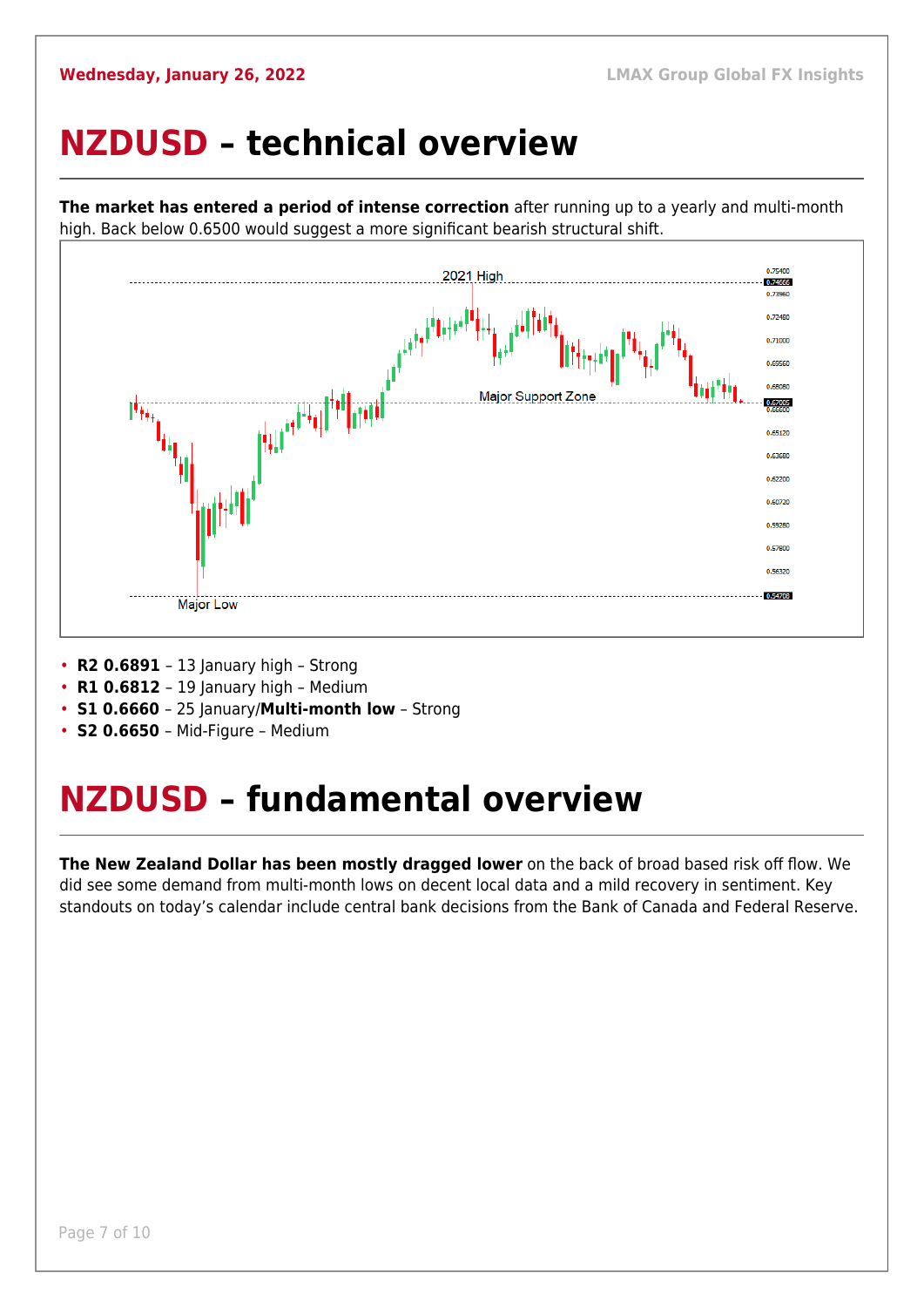### <span id="page-7-0"></span>**US SPX 500 – technical overview**

**Longer-term technical studies are in the process of unwinding** from extended readings off record highs. The latest breakdown below 4,272 opens the door for the next major downside extension towards 3,500. Back above 4,612 will be required at a minimum to take the immediate pressure off the downside.



- **R2 4527**  19 January high Strong
- **R1 4495**  21 January high Medium
- **S1 4220**  24 January low Strong
- **S2 4200**  Round Number Medium

## <span id="page-7-1"></span>**US SPX 500 – fundamental overview**

**With so little room for additional central bank accommodation**, given an already depressed interest rate environment, the prospect for sustainable runs to the topside on easy money policy incentives and government stimulus, should no longer be as enticing to investors. Meanwhile, ongoing worry associated with coronavirus fallout and risk of rising inflation should weigh more heavily on investor sentiment in Q1 2022.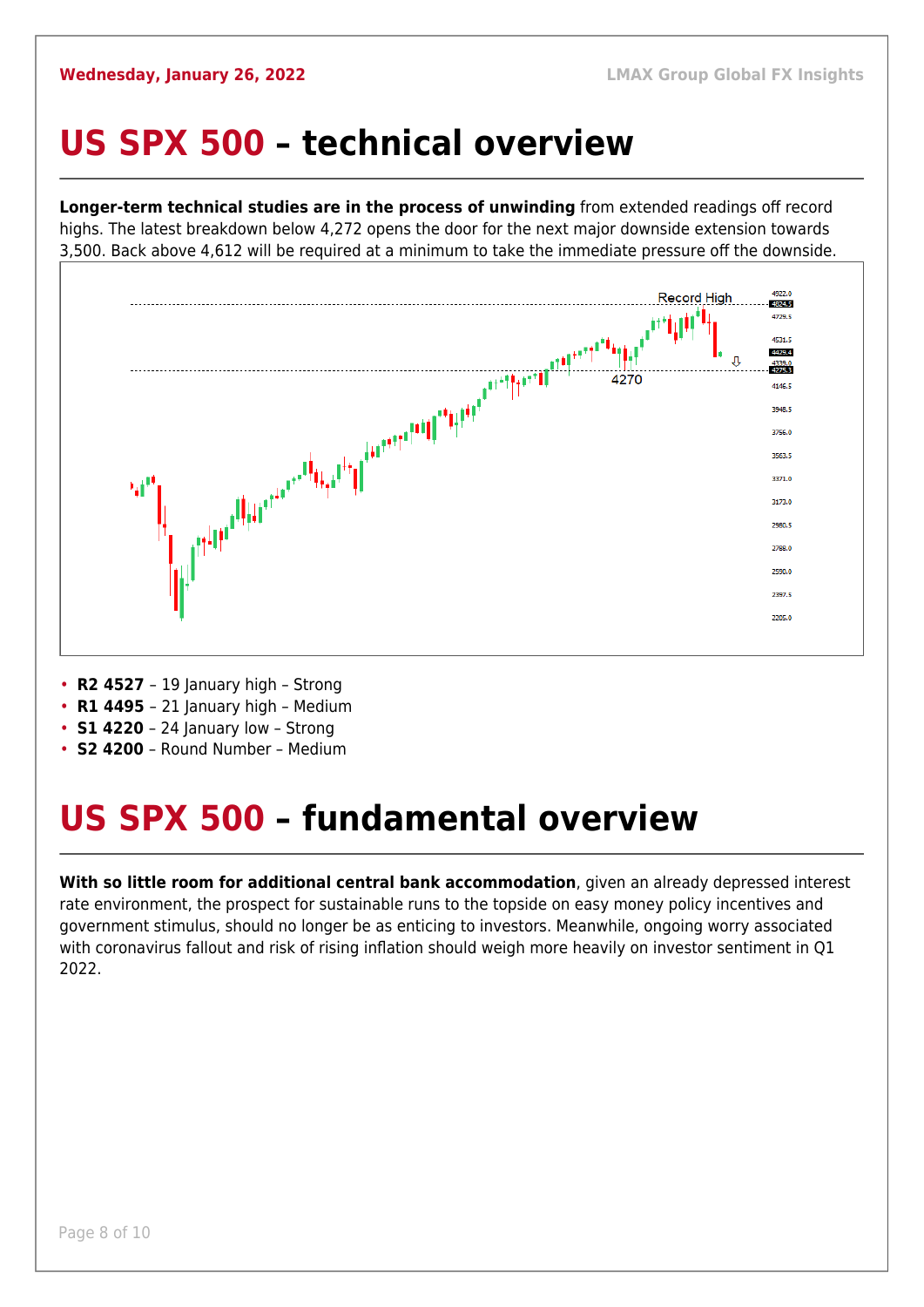## <span id="page-8-0"></span>**GOLD (SPOT) – technical overview**

**The 2019 breakout above the 2016 high** at 1375 was a significant development, opening the door for fresh record highs and an acceleration beyond the next major psychological barrier at 2000. Setbacks should now be well supported above 1600.



- **R2 1917**  1 June high Strong
- **R1 1878**  16 November high Medium
- **S1 1753**  15 December low Medium
- **S2 1722**  29 September low Strong

## <span id="page-8-1"></span>**GOLD (SPOT) – fundamental overview**

**The yellow metal continues to be well supported on dips** with solid demand from medium and longerterm accounts. These players are more concerned about exhausted monetary policy, extended global equities, and coronavirus fallout. All of this should keep the commodity well supported, with many market participants also fleeing to the hard asset as the grand dichotomy of record high equities and record low yields comes to an unnerving climax.